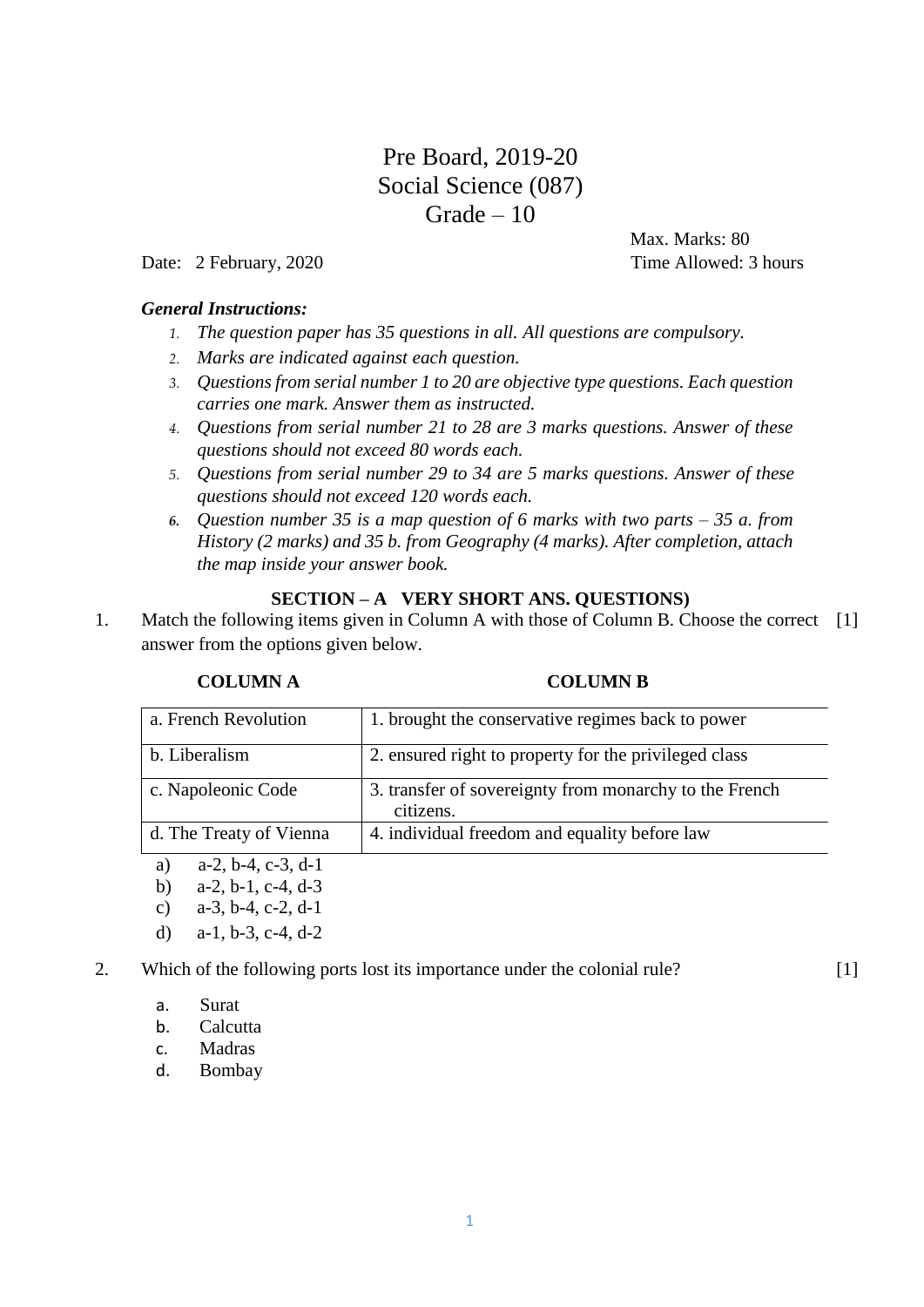3. Study the picture and answer the questions that follow:



[www.googleimage.com](http://www.googleimage.com/) - courtesy

Which of the following aspects best signifies this image of 'Germania'?

- a. She became the allegory of the German nation.
- b. She wears a crown of olive leaves.
- c. She represents austerity and asceticism
- d. It is the symbolic personification of Liberty and Republic
- 4. The person who got people from villages, ensured them jobs, helped them settle in cities and provided them money in times of need was known as \_\_\_\_\_\_\_\_\_\_\_\_.  $[1]$
- 5. Resources which are found in a region, but have not been utilized [1]
	- a. Renewable
	- b. Developed
	- c. National
	- d. Potential
- 6. Give an account of wheat cultivation in India, under the following heads:

 $[1]$ 

| Maize | Temperature                            | Soil         | Major maize     |
|-------|----------------------------------------|--------------|-----------------|
|       | required                               | Requirements | producing state |
|       | 21 <sup>o</sup> C to 27 <sup>o</sup> C | $(A)-?$      | $(B)-?$         |

7. What is a ravine?

What is sheet erosion?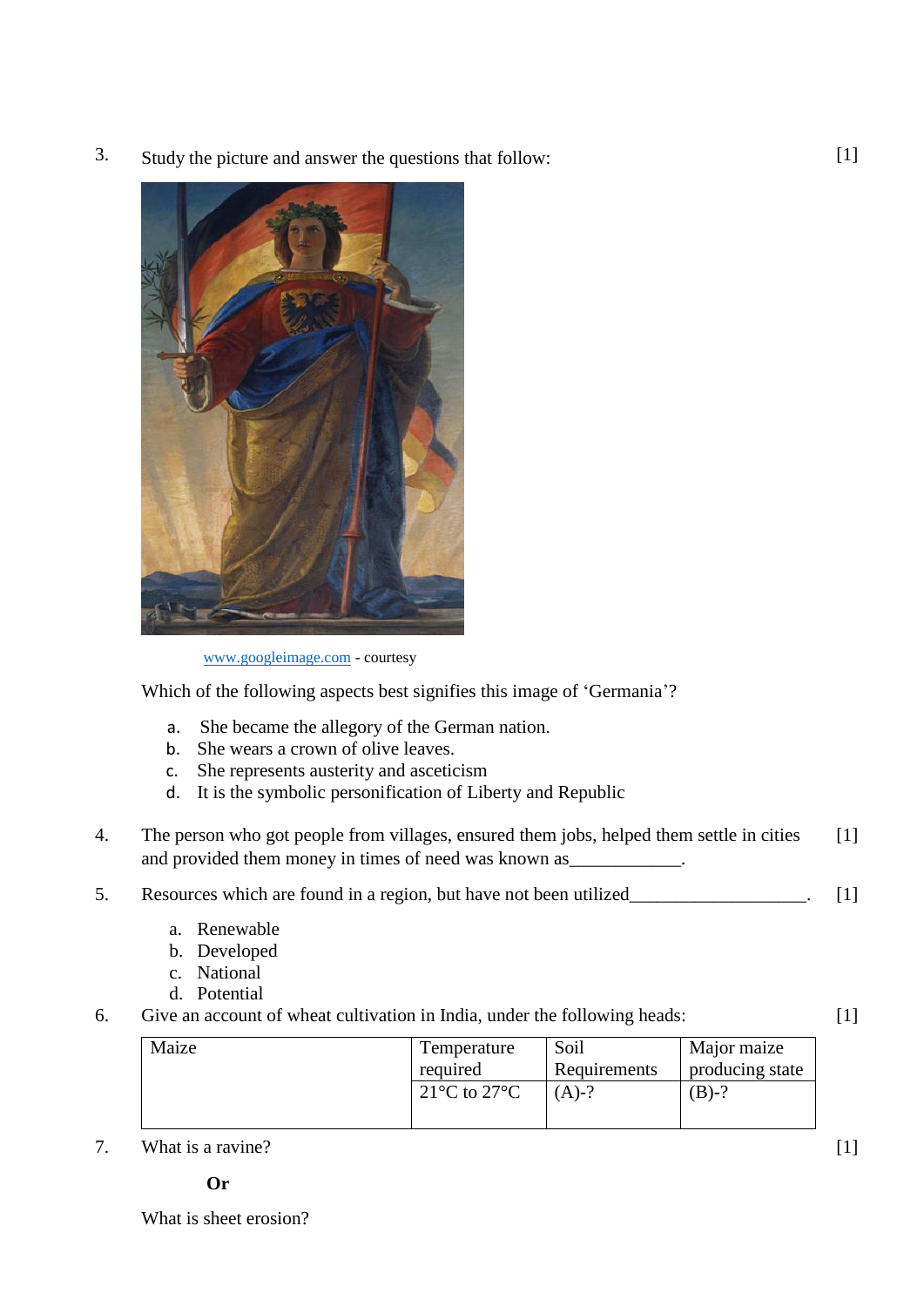8. Correct the following statement and rewrite:

While moral reasons stress that power sharing will bring out better outcomes, prudential reasons emphasise the very act of power sharing as valuable.

**Or**

Power may also be shared among different social groups such as the religious and linguistic groups. Central government in Belgium is a good example of this arrangement.

9. Which of the following option best signifies this cartoon?



Acknowledgement: www.ncert.nic.in

- a. Poor people in many democratic countries depend on the rich countries for food supplies.
- b. Democratic governments are not successful in reducing economic inequalities.
- c. The voice of the poor is not heard in most democracies.
- d. Democracies are based on political equality.
- 10. The old notions of caste hierarchy are breaking down because

**Or**

 $[1]$ 

 $[1]$ 

Every candidate and party needs to win the confidence of more than one caste and community to win elections because

11. What are 'holding together' federations?

**Or**

According to the Constitution, the use of English for official purposes was to stop in 1965. Why didn't the use of English for official purposes stop in 1965?

# $[1]$

[1]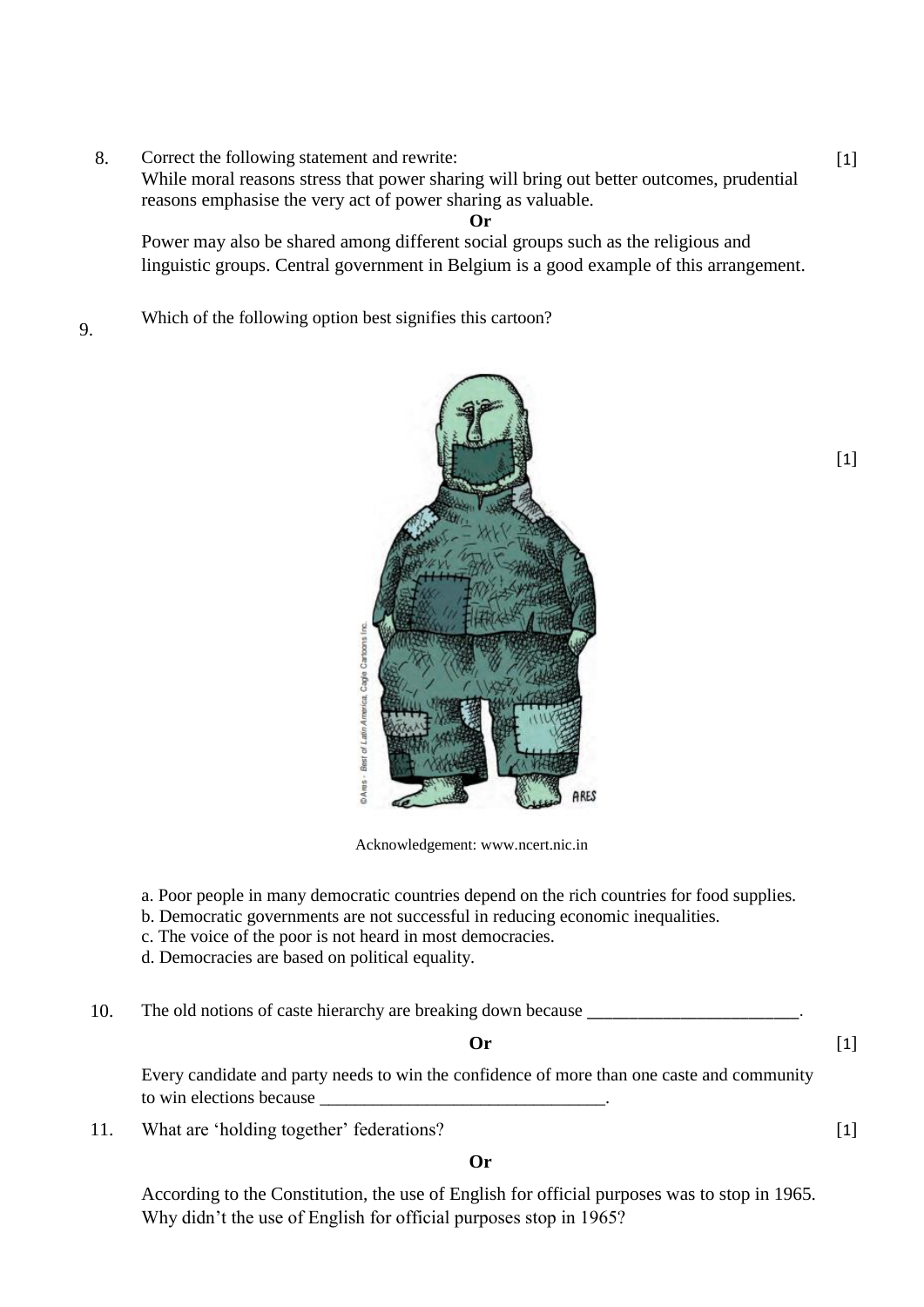| 12. | Which organisation prepares HDI?                                                                                                                                                                                 |       |  |
|-----|------------------------------------------------------------------------------------------------------------------------------------------------------------------------------------------------------------------|-------|--|
| 13. | Which of the following statements defines per capita income?                                                                                                                                                     | $[1]$ |  |
|     | The income of the country when it is divided by the state population.<br>a.                                                                                                                                      |       |  |
|     | The income of the country, which is earned from the states.<br>b.                                                                                                                                                |       |  |
|     | The total income of the country divided by the total population.<br>c.                                                                                                                                           |       |  |
|     | d. The income of the state divided by the total population.                                                                                                                                                      |       |  |
| 14. |                                                                                                                                                                                                                  | $[1]$ |  |
| 15. | Who has the ownership of the assets in the public sector?<br>$[1]$                                                                                                                                               |       |  |
| 16. | In terms of GDP, what was the share of tertiary sector in 2003?                                                                                                                                                  | $[1]$ |  |
| 17. | Credit refers to an agreement in which the lender supplies the borrower with money, goods                                                                                                                        |       |  |
|     |                                                                                                                                                                                                                  | $[1]$ |  |
|     | a. future payment<br>b. no payment                                                                                                                                                                               |       |  |
|     | d. printing<br>c. instructing                                                                                                                                                                                    |       |  |
| 18. | MNC is not only selling its finished goods globally, but goods and services are also                                                                                                                             |       |  |
|     | produced globally. State whether the statement is true or false.                                                                                                                                                 | $[1]$ |  |
| 19. | Choose the correct answer:                                                                                                                                                                                       |       |  |
|     | <b>Assertion (A):</b> The unorganized sector of the economy characterised by the household<br>manufacturing activity and small-scale industry.<br><b>Reason (R):</b> Jobs here is low paid and often not regular |       |  |
|     | A. Both (A) and (R) are true and (R) explains (A)<br>B. Both $(A)$ and $(R)$ are true and $(R)$ does not explain $(A)$<br>$C. (A)$ is correct and $(R)$ is false<br>D. (A) is false and $(R)$ is true            | $[1]$ |  |
| 20. | What does infant mortality indicate?                                                                                                                                                                             |       |  |
|     | a. Literate population in the age group 7 and above.                                                                                                                                                             |       |  |
|     | b. The number of children that die before the age of one per year as per thousand live                                                                                                                           |       |  |
|     | children.                                                                                                                                                                                                        |       |  |
|     | c. The total number of children die due to various diseases.                                                                                                                                                     | $[1]$ |  |
|     | d. The number of children born in a year.                                                                                                                                                                        |       |  |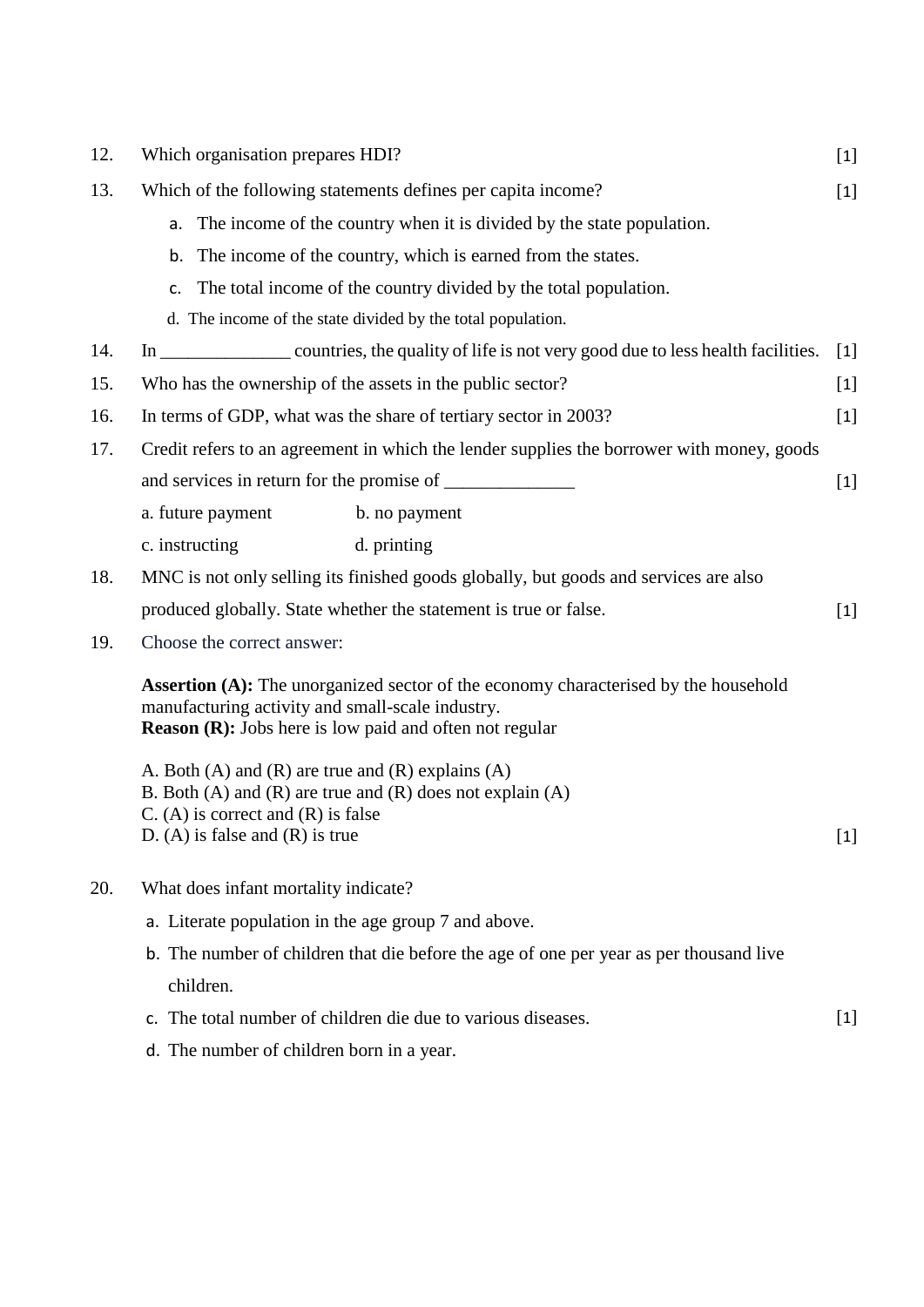# **SECTION – B SHORT ANSWER QUESTIONS**

21. Explain how did the abolition of the Corn Laws in Britain lead to the emergence of a global agricultural economy? [3]

# **Or**

Why did some industrialists in the 19<sup>th</sup> century Europe prefer hand labour over machines?

[3]

- 22. Why did Mahatma Gandhi decide to call off the Civil Disobedience Movement? [3]
- 23. Read the sources given below and answer the questions that follow –

### **Source A – The Napoleonic Code**

The Civil Code of 1804 – usually known as the Napoleonic Code – did away with all privileges based on birth, established equality before the law and secured the right to property. This Code was exported to the regions under French control. In the Dutch Republic, in Switzerland, in Italy and Germany, Napoleon simplified administrative divisions, abolished the feudal system and freed peasants from serfdom and manorial dues. In the towns too, guild restrictions were removed. Transport and communication systems were improved. Peasants, artisans, workers and new businessmen enjoyed a new-found freedom.

# **Source B – The Aristocracy and the New Middle Class**

In Western and parts of Central Europe the growth of industrial production and trade meant the growth of towns and the emergence of commercial classes whose existence was based on production for the market. Industrialisation began in England in the second half of the eighteenth century, but in France and parts of the German states it occurred only during the nineteenth century. In its wake, new social groups came into being: a working-class population, and middle classes made up of industrialists, businessmen, professionals.

#### **Source C – A New Conservatism after 1815**

Following the defeat of Napoleon in 1815, European governments were driven by a spirit of conservatism. Conservatives believed that established, traditional institutions of state and society – like the monarchy, the Church, social hierarchies, property and the family – should be preserved. Most conservatives, however, did not propose a return to the society of prerevolutionary days. Rather, they realised, from the changes initiated by Napoleon, that modernisation could in fact strengthen traditional institutions like the monarchy. It could make state power more effective and strong. A modern army and an efficient bureaucracy, a dynamic economy, the abolition of feudalism and serfdom could strength the autocratic monarchies of Europe. They did not tolerance criticism and dissent, and sought the activities that questioned the legitimacy of autocratic government.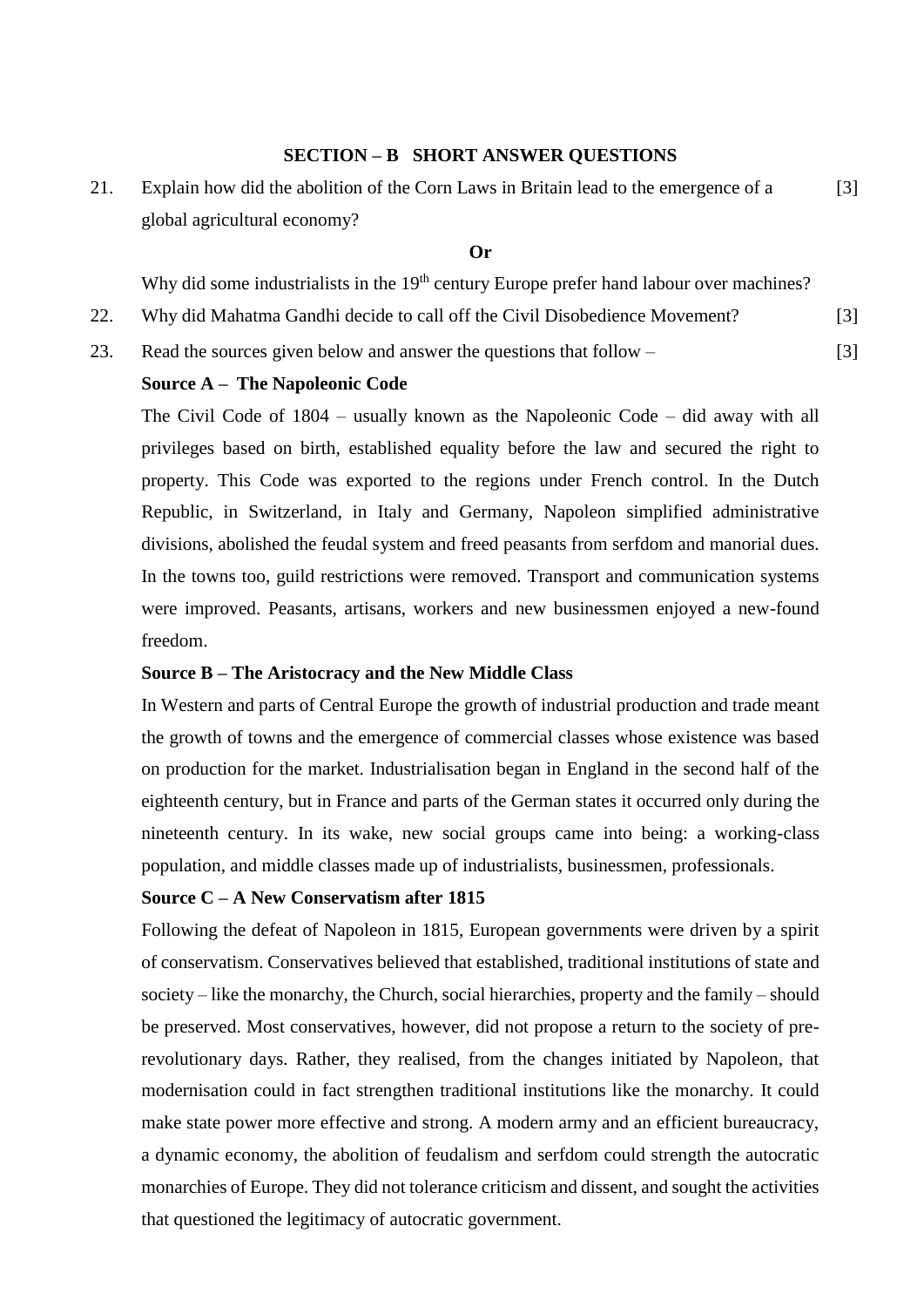# **Source A – The Napoleonic Code**

23.1 What was the core concept of the Napoleonic Code?

# **Source B – The Aristocracy and the New Middle Class**

23.2 Who were the new middle class in Europe?

# **Source C – A New Conservatism after 1815**

23.3 What led to spread of conservatism in Europe and what were its impact?

24. Name the two varieties of iron ore found in India having high content of iron. Mention the names of places in India which have the richest iron ore deposits. [3]

#### **Or**

Differentiate between Conventional and Non-conventional sources of energy.

25. Compare the Centre-State relations before and after 1990. [3]

- 26. 'Many suggestions are often made to reform political parties.' Explain any three of these suggestions. [3]
- 27. "The credit activities of the informal sector should be discouraged." Support this statement with valid arguments [3]
- 28. Why is sustainable development essential for the economic growth? Suggest three measures to ensure sustainable development. [3]

# **SECTION – C LONG ANSWER QUESTIONS**

29. State any two limitations of handwritten books. How did the new technology not entirely [5] displace the existing art of producing books by hand?

#### **Or**

Who were the supporters of women's education in India and why? "Printing technology gave women a chance to share their feelings with the world outside." Support the statement with any three suitable examples.

30. Read the extract and answer the questions that follows:

International Trade The exchange of goods among people, states and countries is referred to as trade. The market is the place where such exchanges take place. Trade between two countries is called international trade. It may take place through sea, air or land routes. While local trade is carried in cities, towns and villages, state level trade is carried between two or more states. Advancement of international trade of a country is an index to its economic prosperity. It is, therefore, considered the economic barometer for a country.  $+2$  $+2$ = [5]

1

As the resources are space bound, no country can survive without international trade. Export and import are the components of trade. The balance of trade of a country is the difference between its export and import. When the value of export exceeds the value of imports, it is called a favourable balance of trade. On the contrary, if the value of imports exceeds the value of exports, it is termed as unfavourable balance of trade.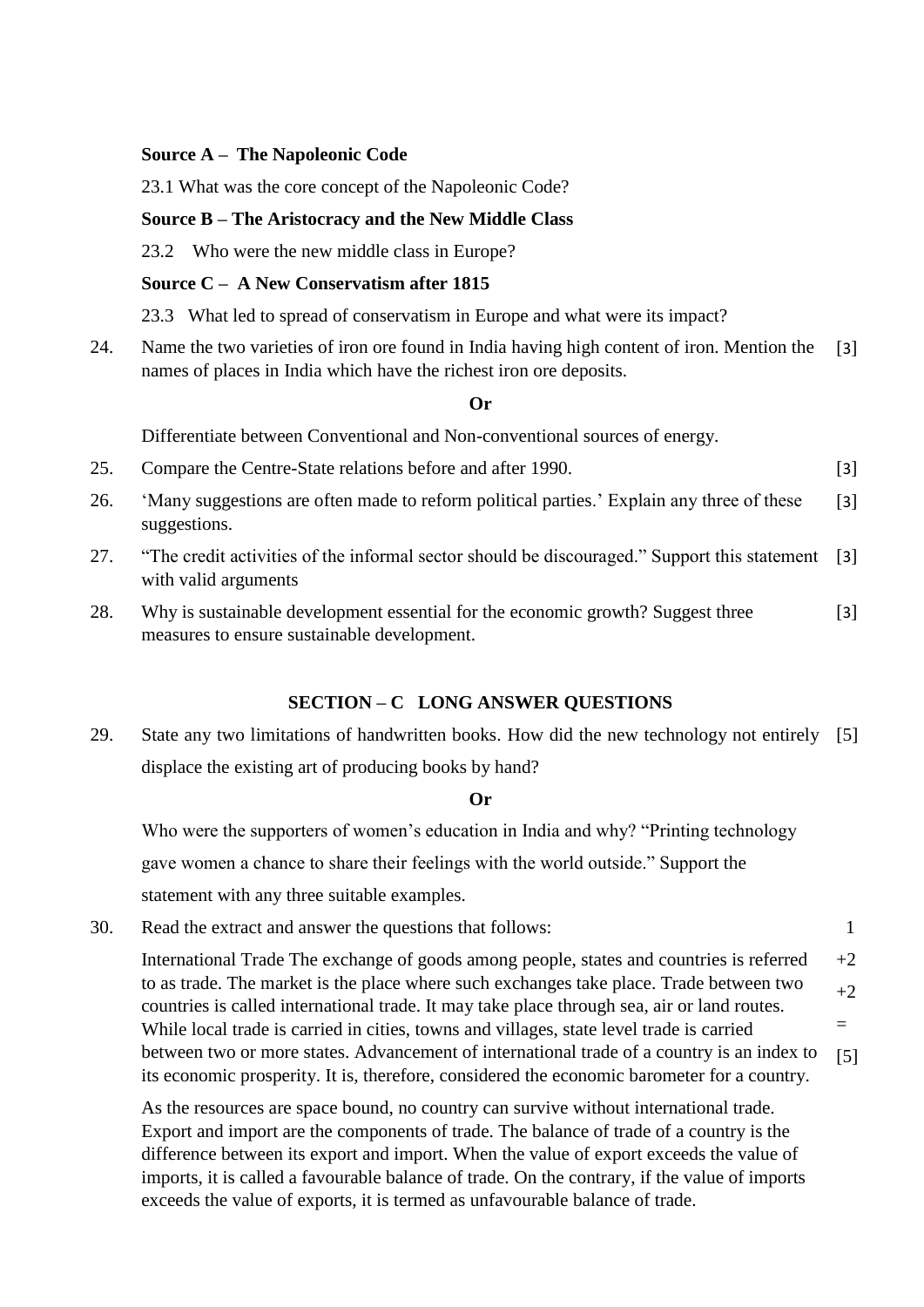India has trade relations with all the major trading blocks and all geographical regions of the world. Among the commodities in export the share of agriculture and allied products has been 9.9 per cent, ores and minerals 4.0%, gems and jewellery 14.7 per cent, petroleum products (including coal) 16.8 per cent in 2010-11.

- a. 'International trade is considered as economic barometer for a country'-Justify the given statement.
- b. What is Trade? Define balance of trade. Which term is used to describe trade between two or more countries?
- c. Distinguish between favourable balance of trade and unfavourable balance of trade.
- 31. What is the meaning of a manufacturing industry? Why is it considered the backbone of economic development? Give four reasons. [5]
- 32. 'Power sharing arrangements can also be seen in the way political parties, pressure groups and movements control or influence those in power.' Elucidate. [5]
- 33. Explain the relationship between economic growth and development in democracies around the world. [5]

#### **Or**

How does democracy accommodate social diversity?

34. "Indian government had put barriers to foreign trade and foreign investment after independence." Define the term 'trade barrier' and analyse the statement with any 4 points. [5]

#### **Or**

"Fair globalisation would create opportunities for all and also ensure that benefits of globalisation are shared better." Support the statement with any 5 valid points.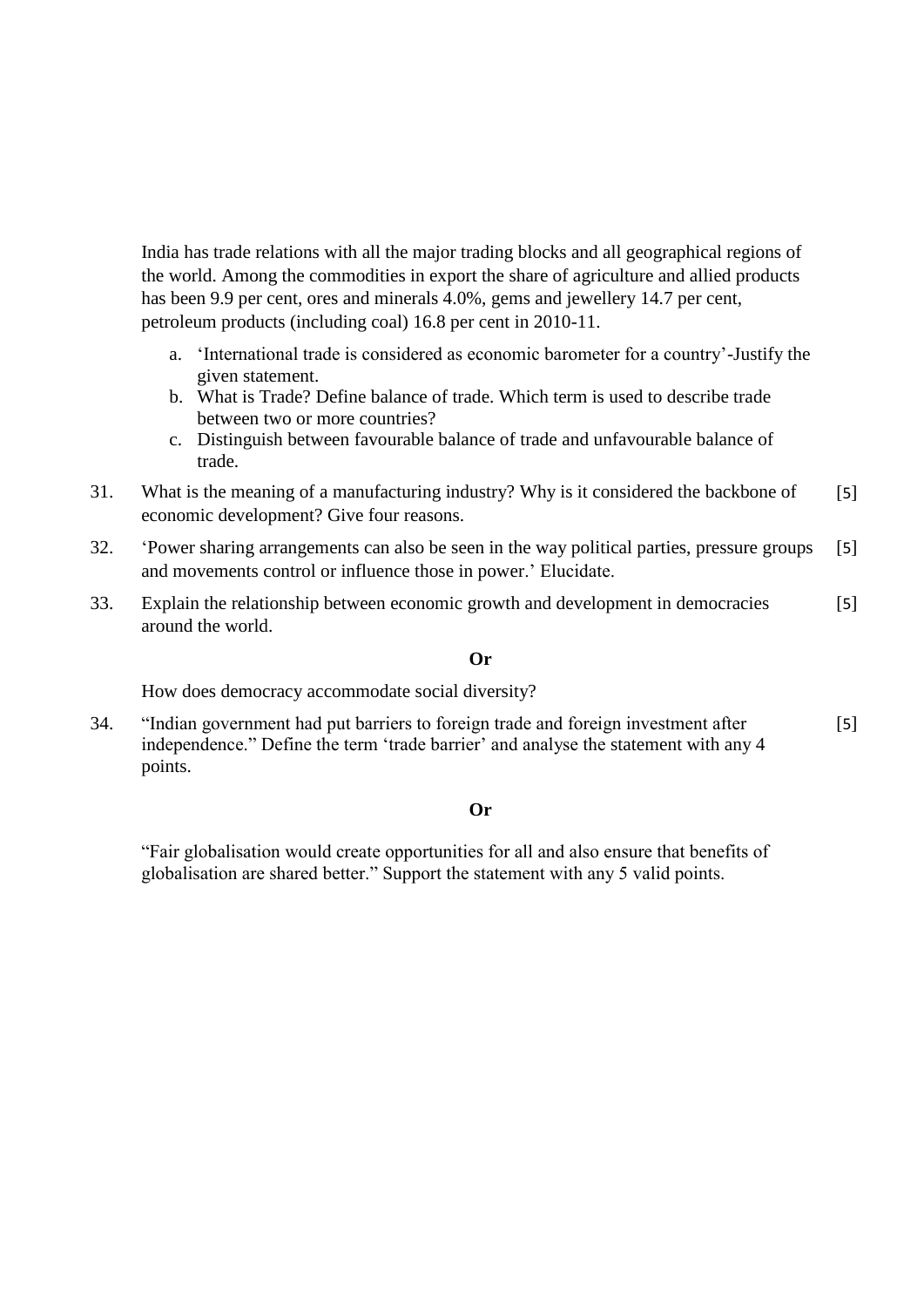# **MAP SKILL BASED QUESTION**

35. a) Two places A and B have been marked on the given outline map of India. Identify them and write their correct names on the lines drawn near them  $[2 + 4]$  $= 6$ 

A) An incident took place here due to which the Non-Cooperation Movement was called off.

B) The place where Indian National Congress session was held in December 1920.

b) On the same outline map of India locate and label **any four** of the following with suitable symbols.

- i. Marmagao- Major Sea Port
- ii. Bengaluru- Software Technology Park
- iii. Jamshedpur- Iron and Steel industry
- iv. Kakrapara- Nuclear Power Plant
- v. Kanpur-Cotton Textile Industry
- vi. Netaji Subhash Chandra Bose International Airport



[www.googlemap.com-](http://www.googlemap.com-/) courtesy